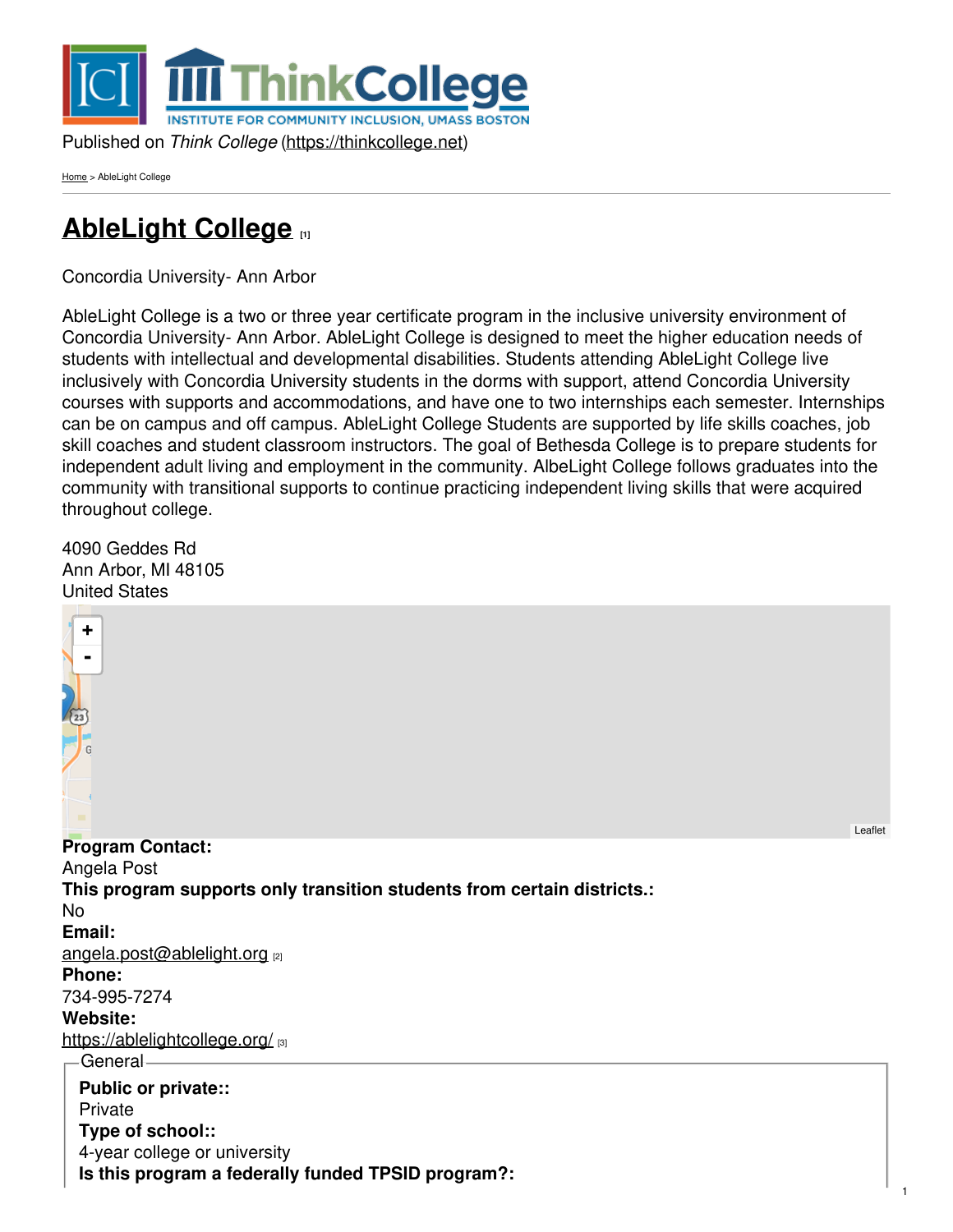## No

#### **Students in this program::**

Have graduated or exited from high school

**This program will be serving students in::**

2022-2023

#### **Description of our summer transition program::**

AC101 is a full-immersion week long experience designed for high school and transition program students interested in enrolling at AbleLight College after graduation. Students attend the summer before completing high school. For the full week, high school students will take a walk in the shoes of our current AbleLight College students, experiencing classes, dorm and campus life, and community activities.

Affiliates

#### **School district or agency partner::** AbleLight

Requirements

**Accepts out-of-state students?::** Yes

**Link to admissions process::**

<https://ablelightcollege.org/application/> [4]

**Please indicate which disabilities students in this program have::**

- Intellectual disability
- Autism

#### Cost-

**Is this program able to provide federal financial aid as a Comprehensive Transition Program (CTP)?:**

We are not a CTP, and have no plans to become one. **Students pay for the program in the following ways::**

- Private pay (student and family)
- Vocational Rehabilitation Funds
- Scholarships
- Adult intellectual/developmental disability state agency funds
- Medicaid Waiver or Day Habilitation funds

#### Academic

#### **Students enrolled in this program take the following types of inclusive courses (with students who don't have disabilities):**

Typical college courses for audit

**Students take courses that are only for students in this program::**

Yes

**Do students earn a credential of any kind when they complete this program?:**

Yes

**Credential(s) students earn upon completing the program::**

Certificate of Applied Learning

#### Employment

**Other career development activities are::**

• Internships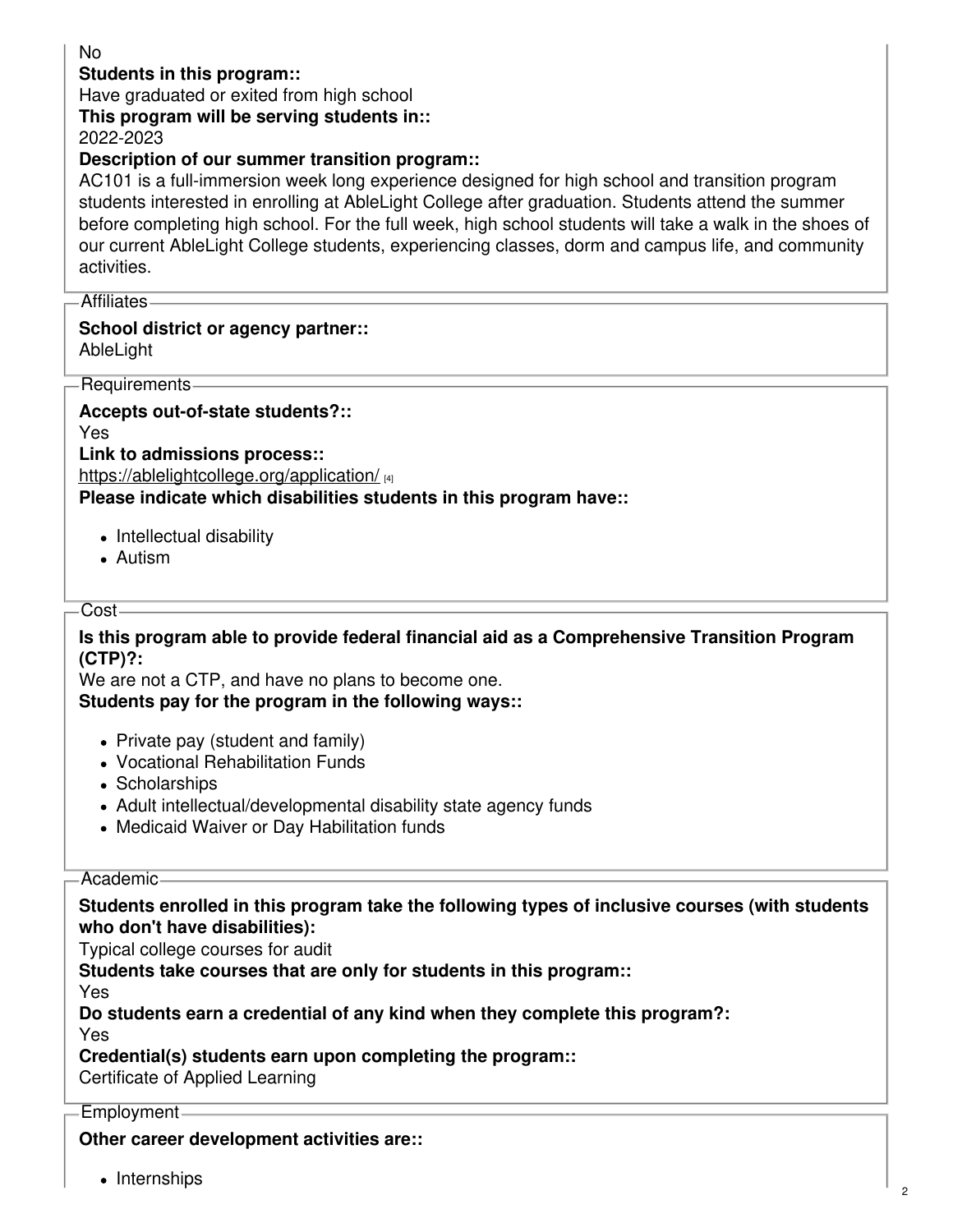- Internships Volunteer work
- Community Service

#### **Housing**

#### **Housing is provided to students::**

Yes

**Housing options available::**

• Inclusive on campus

Extracurricular

# **Students participate in student organizations on campus::**

Yes

# **Facebook:**

link to program [Facebook](https://www.facebook.com/AbleLightCollegeCUAA) page  $_{[5]}$ **Program serves students who have left high school?:** Yes, all of our students have left high school **Admission criteria (select all that apply):** Age range (enter ages below)

## **Criteria for admission:**

<div class="item-list"><ul><li class="first last">Age range: 18 - 26</li> </ul></div>

# **Is the credential IHE-approved?:**

Awarded by program, not officially recognized by the IHE

# **Do students earn STEM-related certificates?:**

No

# **Summer program name:**

AC101 (AbleLight College 101)

## **Regular H.S. diploma required?:**

No, an IEP/non-standard diploma/certificate of attendance is accepted

## **Average out-of-state tuition, current year:**

# \$44000.00

# **Please indicate which disabilities students in this program have:**

Intellectual disability

Autism

# **Students take STEM-related courses?:**

No

## **Does this program have a working partnership with VR to provide funding, supports and/or services to students in the program?:**

Yes

**Are students in this program able to access support services through your IHE disability services office?:**

No

## **Instructions:**

In the form below is the information that is currently listed on our website for your program. Please click on each green tab, look over all fields and change any information that needs to be updated. There is no need to save after completing each tab, but you MUST click Save at either the top or bottom of this form after going through and making any necessary changes. You can save at any time and you may save and leave and return later to make additional changes or add new information. Green check marks will appear in the tabs on the left when you have filled out all questions in a section. Please make every attempt to answer all questions--but if you can't, the form will still save and we will use the information you can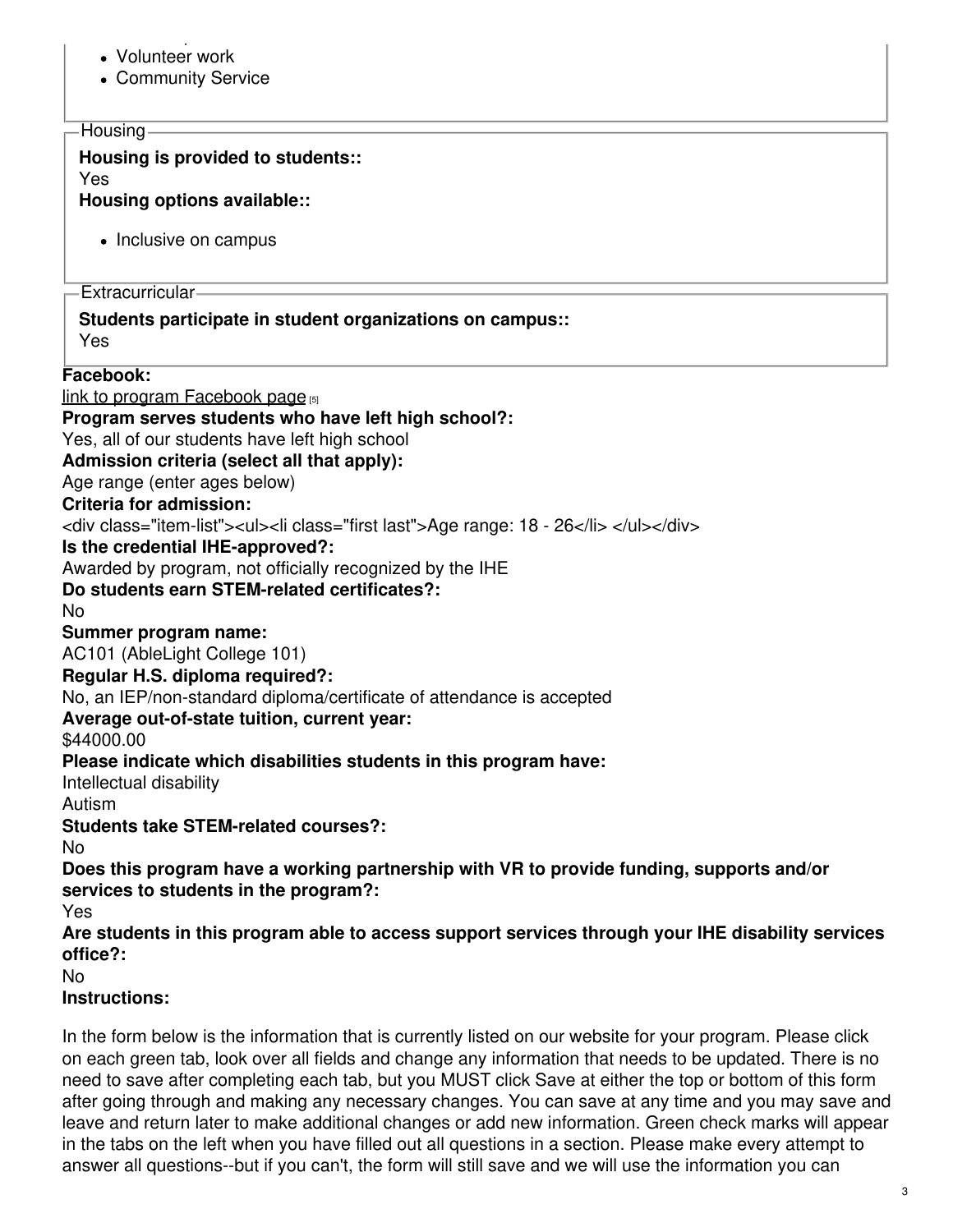provide to create your updated record.

**Date program information submitted:**

2022-02-15 12:02:05

**Did ALL students in your program enroll in at least one inclusive college/university course either for credit or audit?:**

Yes

**Remote learning at your program:**

Other,explain below

**Percentage of academic time spent in inclusive courses (with students who don't have**

**disabilities):**

25-49%

**Students in the program have access to the following campus-wide services::**

Career services

Disability/accessibility services

**Students may participate in the following extra-curricular activities:**

Registered student organizations

Student government

Club sports

Campus events

#### **Program length:**

2 years

#### **Describe remote learning at your program:**

<div class="item-list"><ul><li class="first last"></li> </ul></div>

**Percent of social/extracurricular time on campus is spent in activities open to all students on campus:**

25-49%

# **Contacts**

*Institute for Community Inclusion UMass Boston Boston, Massachusetts 02125 Phone: (617) 287-4300 Email: [thinkcollege@umb.edu](mailto:thinkcollege@umb.edu)*

# **Links**

[Home](https://thinkcollege.net/) [About](https://thinkcollege.net/about/what-is-think-college) Us Team [Members](https://thinkcollege.net/about/think-college-staff) [Privacy](https://thinkcollege.net/privacy-policy) Policy **[Sitemap](https://thinkcollege.net/site-map)** [Connect](https://thinkcollege.net/about/connect-with-us) With Us [Log](https://thinkcollege.net/user/logout) out

# **About**

Think College is a national initiative dedicated to developing, expanding, and improving research and practice in inclusive higher education for students with intellectual disability. It is based at the Institute for Community Inclusion, University of Massachusetts Boston.